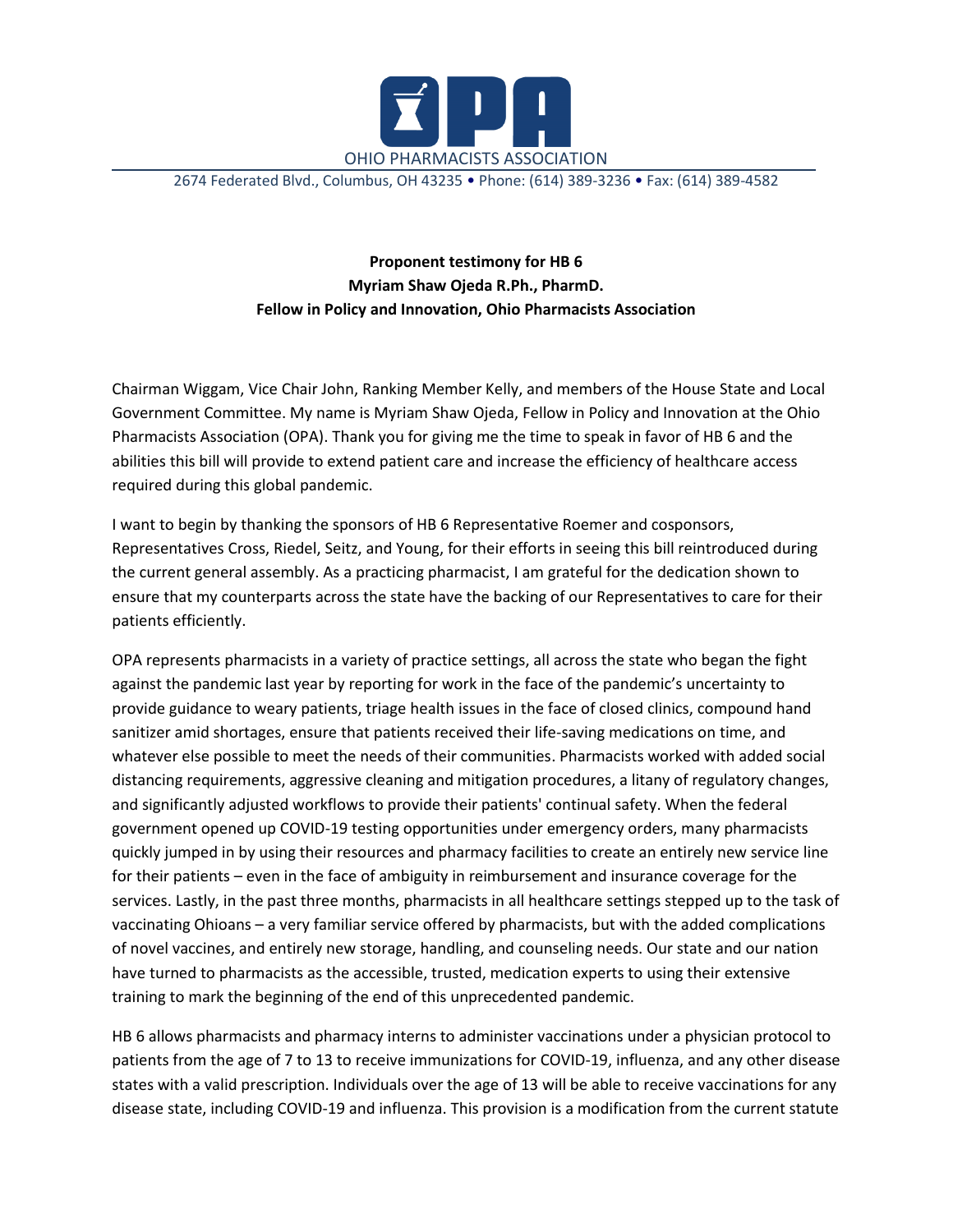that permits pharmacist and pharmacy intern to vaccinate for disease states limited to those that have been recommended by the Advisory Committee on Immunization Practices (ACIP). While ACIP recommendations are based on standard of care vaccination schedules, there is a lot of regulatory time spent getting through the process required for ACIP recommendations. Considering the experiences from the pandemic, this bill ensures that pharmacists do not have to wait for regulatory procedural lag to administer vaccinations that have met the rigorous standards of the Food and Drug Administration.

Pharmacists currently are required to undergo 6 to 8 years of training to get their Doctor of Pharmacy degrees to practice. Within that curriculum, pharmacists receive more pharmacological training than any other health care professional, making them the most equipped health care professionals on any issue relating to medication therapy. Before getting their license to practice, pharmacists must take the North American Pharmacist Licensure Examination (NAPLEX) and Ohio's Multistate Pharmacy Jurisprudence Examination (MPJE). Additionally, pharmacists and pharmacy interns are required to complete a board-approved course in immunization. These courses have a hands-on portion to ensure proper vaccination technique. The training pharmacists receive is thorough and more than sufficient for the safe vaccination of patients, which is why every state in the country allows pharmacists to vaccinate patients – and over time, more and more states are reducing the red tape and barriers that have stood in the way of more seamless deployment of drug administration services and beyond. This bill continues to require the provisions necessary for a safe vaccination procedure, including training of pharmacists and pharmacy interns, protocol requirements with physicians, monitoring guidelines after vaccination of patients, and notification requirements to the patient's primary care provider.

Pharmacists have long been looked upon to provide immunizations. The current pandemic has highlighted two factors critical to the dissemination of the vaccine. First, pharmacists continue to be the most accessible healthcare providers to our patients. Second, patients trust the advice given to them by their local pharmacists.

In addition to my work with the Ohio Pharmacists Association, I also spend a portion of my time in practice at an independent pharmacy here in central Ohio. I have had many fruitful conversations with my patients who have asked valid and thoughtful questions about the vaccine. HB 6 is going to allow me to continue to help my patients access the healthcare they deserve.

In the case of the fight against COVID-19, there may be a booster shot recommended this year. There also may be cause for future vaccines that target the COVID-19 virus and potential variants. This bill allows for immediate access to the pharmacist-administered vaccination. Thinking about the possible lives this bill can potentially save, I want to commend the sponsors of this bill for proactively planning for the future and thus securing the welfare of all Ohioans. To bypass any delay in getting speedy care to fellow Ohioans, the Ohio Pharmacists Association wholeheartedly backs HB 6 and the provisions it creates to allow pharmacists to vaccinate as stated in the bill.

In addition to vaccination provisions, this bill provides a state-level confirmation of the U.S. Department of Health and Human Service's issued guidance under the Public Readiness and Emergency Preparedness Act (PREP Act) to expand access to safe and effective COVID-19 vaccines and COVID-19